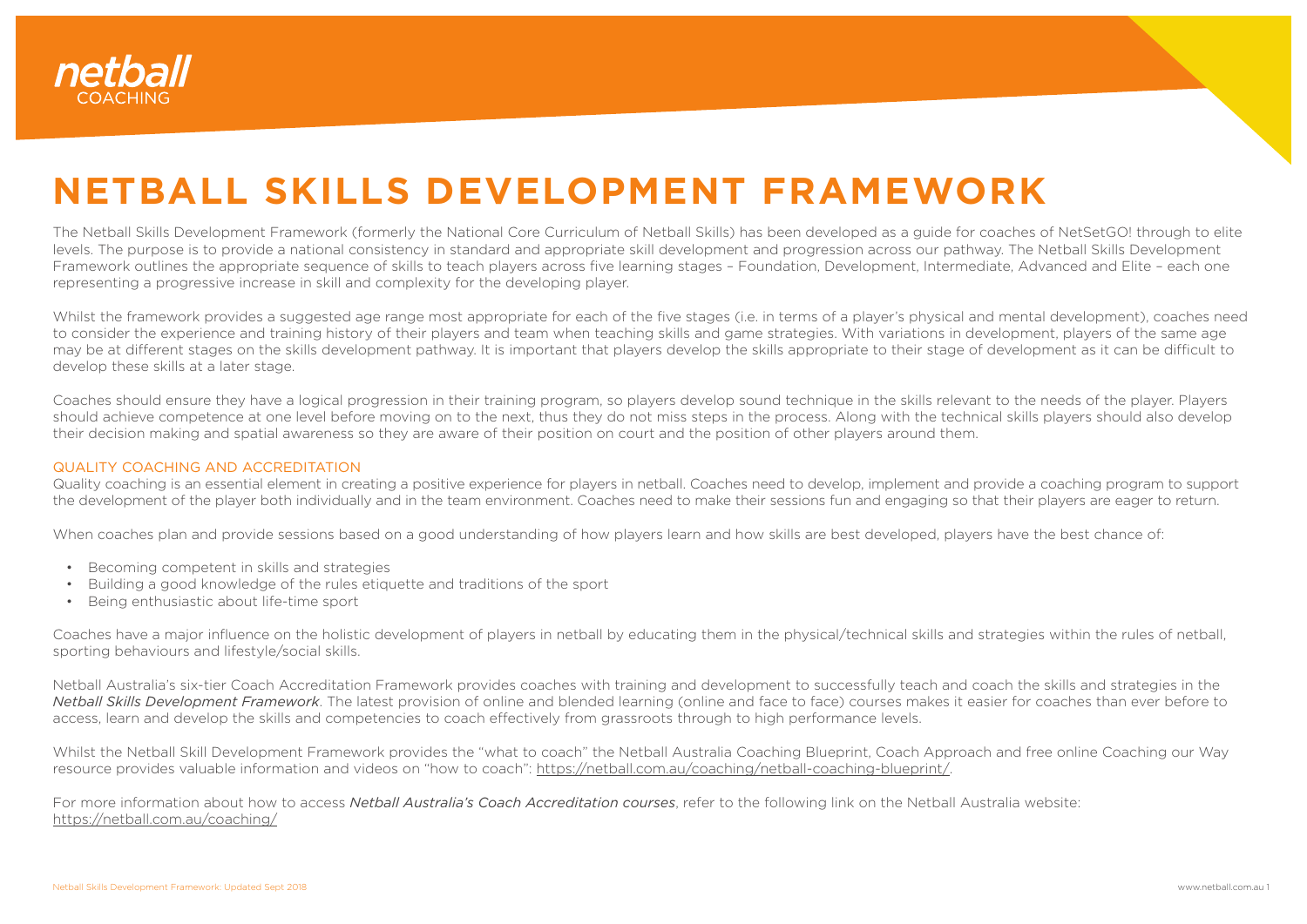

|                                   | FOUNDATION NETSETGO                                                                                                                                                                                                                                                                                                                                  | <b>DEVELOPMENT 11-13 YEARS</b>                                                                                                                                               | <b>INTERMEDIATE 14-15 YEARS</b>                                                                                                                                                                                                                                                                                                                                                                        | <b>ADVANCED 16-17 YEARS</b>                                                                                                                                                | ELITE 17 YEARS & OVER                                                                                                                                                                                                                                                                                |
|-----------------------------------|------------------------------------------------------------------------------------------------------------------------------------------------------------------------------------------------------------------------------------------------------------------------------------------------------------------------------------------------------|------------------------------------------------------------------------------------------------------------------------------------------------------------------------------|--------------------------------------------------------------------------------------------------------------------------------------------------------------------------------------------------------------------------------------------------------------------------------------------------------------------------------------------------------------------------------------------------------|----------------------------------------------------------------------------------------------------------------------------------------------------------------------------|------------------------------------------------------------------------------------------------------------------------------------------------------------------------------------------------------------------------------------------------------------------------------------------------------|
| <b>MOVEMENT</b><br><b>SKILLS</b>  | NET (5-6 Years)<br>· Balance<br>• Jump/leap/hop and landing<br>$(1$ foot $/2$ feet)<br>· Pivot - outside turn<br>• Sprint<br>· Side step<br>· Take off and sprint<br>SET (7-8 Years)<br>· Sprint, decelerate and stop<br>• Jump off right and left foot and<br>both feet simultaneously<br>• Land and balance on right or<br>left foot and both feet | • Working a number of<br>combinations (directional<br>footwork)<br>• Sprint and change direction<br>• Change of pace                                                         | · Pivot - inside turn<br>• Application of footwork related<br>to specific skill<br>- Speed of footwork<br>- Recovery footwork                                                                                                                                                                                                                                                                          | • Shuffle / slip step<br>• Turn in the air                                                                                                                                 | • Turning from a sprint<br>movement<br>• Deceleration and safe landing<br>after sprint<br>• Application of all movement<br>skills in court setting                                                                                                                                                   |
| <b>BALL</b><br><b>SKILLS</b>      | NET (5-6 Years)<br>• Catch<br>• Chest pass<br>· Shoulder pass<br>SET (7-8 Years)<br>• Bounce Pass<br>$\cdot$ Lob                                                                                                                                                                                                                                     | • Application of Lob<br>• Overhead pass                                                                                                                                      | • Introduce one hand control<br>• Fake pass                                                                                                                                                                                                                                                                                                                                                            | . Introduce use of ball on either<br>side of body<br>• Timing on release of pass<br>• Variety of options under<br>pressure<br>• Step around pass<br>. Hook ball into catch | · Catch high and low balls one<br>handed<br>• Release from any point of catch<br>• Advanced use of ball on either<br>side of body                                                                                                                                                                    |
| <b>ATTACKING</b><br><b>SKILLS</b> | NET (5-6 Years)<br>• Straight lead<br>· Single dodge<br>• Change of direction<br>SET (7-8 Years)<br>• Lead, pivot & pass<br>GO (9-10 Years)<br>Two leads                                                                                                                                                                                             | · Double Dodge<br>· Split/Re-offer<br>• Combine into simple<br>movements on court<br>• Lead and drop<br>• Clear and drive<br>• Introduce Hold<br>• Double Play - give and go | • Half roll, full roll<br>• Front cut<br>• Lunge to catch<br>• Application of the Hold<br>• Spatial Awareness<br>• Creating space<br>- Recognising space<br>- Moving into space<br>- Repositioning<br>• in a crowded situation<br>• after delivery<br>• Reading the Play<br>• Vision<br>· Body cues<br>• Timing of leads<br>· Attacking against 1 on 1 or<br>double defence<br>• Using triangles/swing | • Drive, stop and lunge back<br>• Feeders hitting the circle edge<br>• Basic Screens                                                                                       | • Position & Feeding<br>• Feeding shooters in the circle<br>. On and off the circle<br>• Relationships within Attack unit<br>• Read game to apply screens<br>• Resetting<br>• Outlet pass strategy<br>• From Stoppages<br>• From Turnovers<br>· Attack against area defence<br>strategy and off-line |